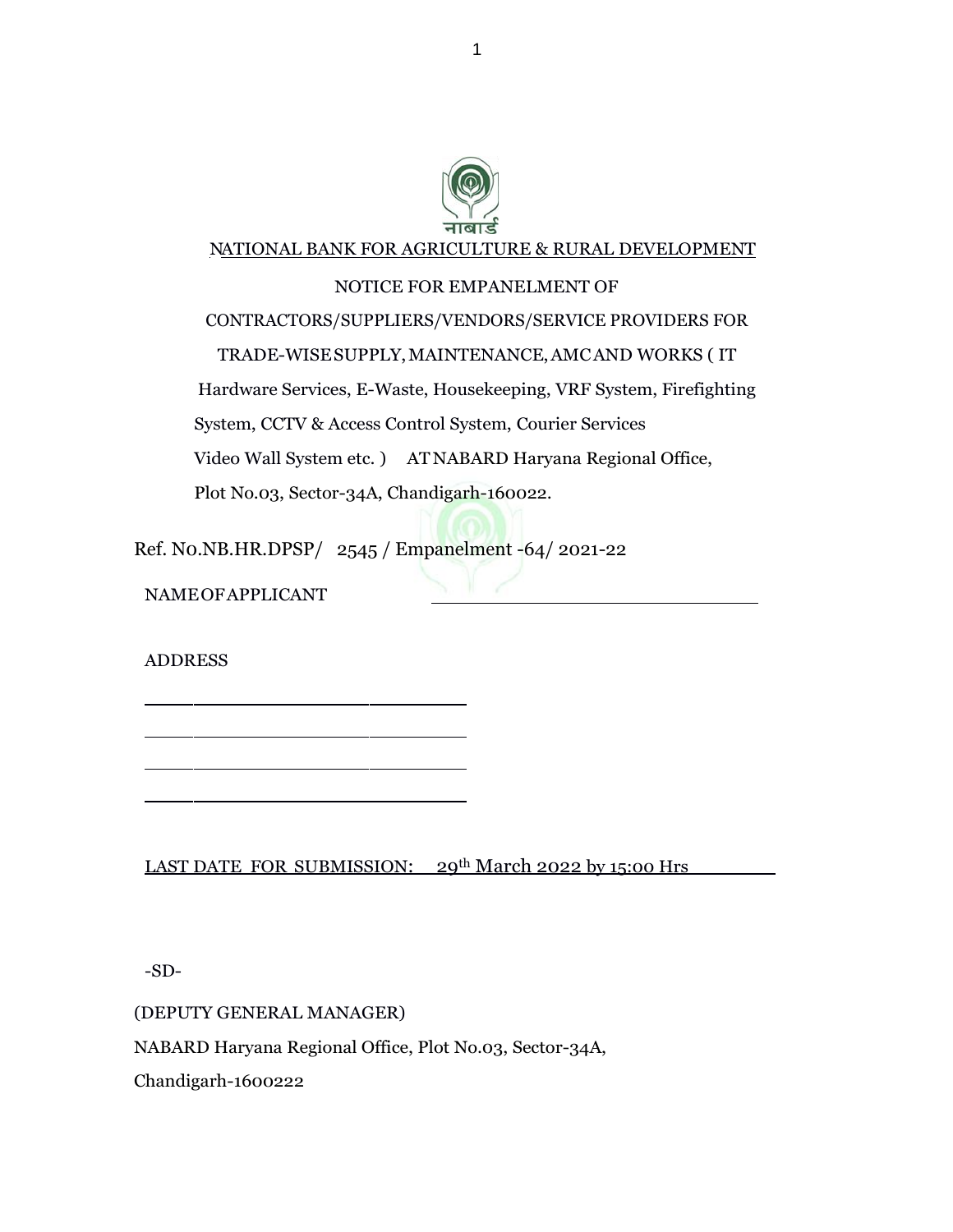| Sr.No          | <b>Enclosure/Annexure Description</b>                                                   | Page No   |
|----------------|-----------------------------------------------------------------------------------------|-----------|
| 1.             | Checklist for Submission of Application for<br>Empanelment                              | 3         |
| 2.             | General Terms and Conditions of<br>Empanelment                                          | $4 - 5$   |
| 3.             | Enclosure (A) - Trade wise list of items along<br>with description/eligibility criteria | $6 - 8$   |
| $\overline{4}$ | Enclosure $(B)$ - Basic Information (General &<br><b>Financial Details</b> )            | $9 - 10$  |
| 5              | Enclosure (C) - Covering letter<br>to be<br>submitted on applicant letter head          | $11 - 12$ |
| 6              | Enclosure (D) - Details of Bank account of<br>the applicant                             | 13        |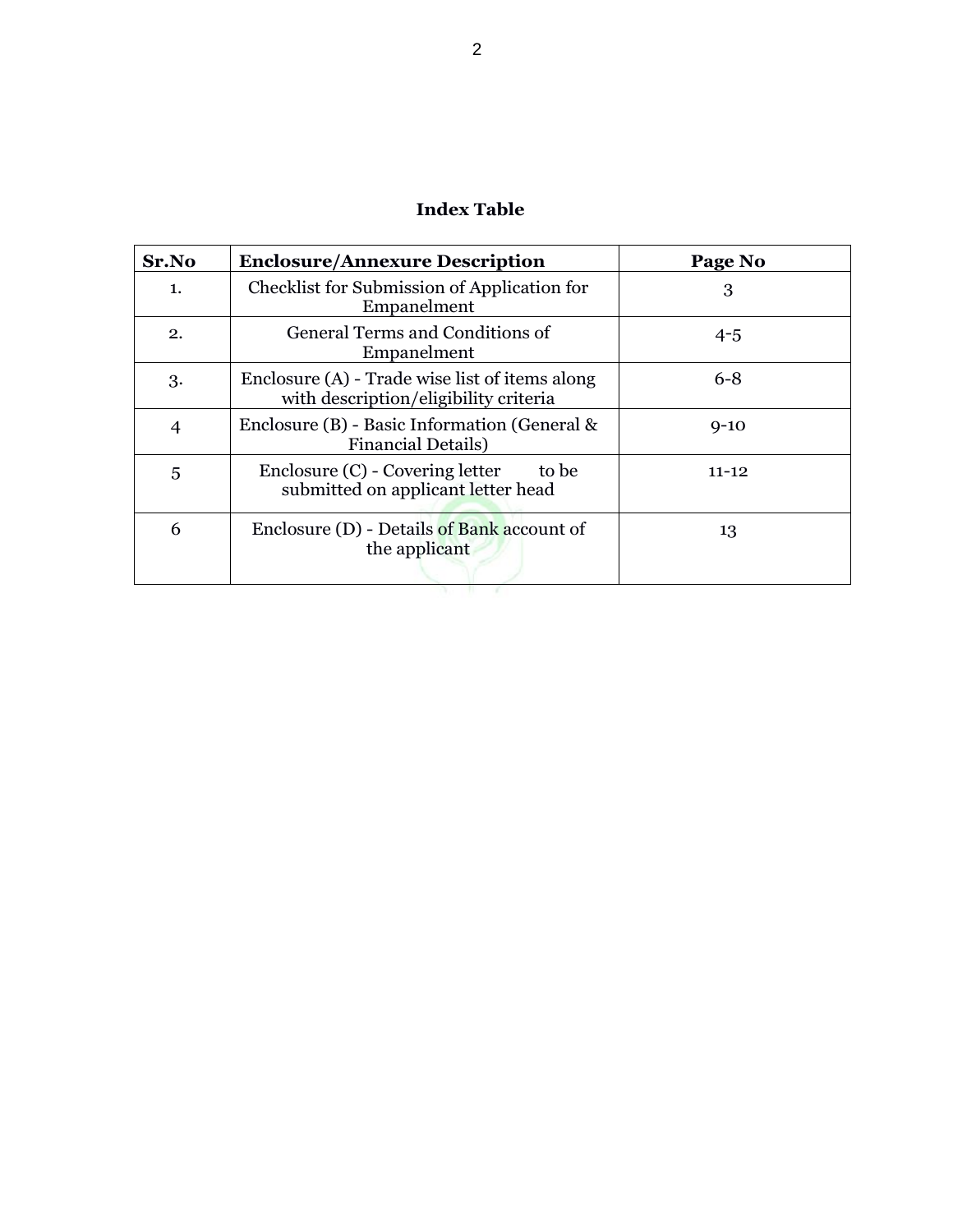| Sr. | <b>Particulars</b>                                                                                                                                                                                                                                                                     | <b>Submitted</b> |
|-----|----------------------------------------------------------------------------------------------------------------------------------------------------------------------------------------------------------------------------------------------------------------------------------------|------------------|
| No. |                                                                                                                                                                                                                                                                                        | (Yes/No)         |
| 1.  | The application duly filled in submitted in a sealed envelope                                                                                                                                                                                                                          |                  |
| 2.  | The application submitted on applicant's letterhead as per<br>given format in Enclosure (C)                                                                                                                                                                                            |                  |
| 3.  | Application super scribed as "Application for Empanelment of<br>Contractors/Vendors/Suppliers/Service Providers for (trade to                                                                                                                                                          |                  |
|     | be indicated)" on the cover and addressed to Chief General                                                                                                                                                                                                                             |                  |
|     | Manager, NABARD Haryana Regional Office, Plot No.03, Sector-                                                                                                                                                                                                                           |                  |
|     | 34A, Chandigarh-160022.                                                                                                                                                                                                                                                                |                  |
| 4.  | Trade and category in which empanelment is desired is to be<br>indicated on top of the envelope                                                                                                                                                                                        |                  |
| 5.  | Copies of work orders, completion certificates in support of<br>experience of related trade/ business submitted                                                                                                                                                                        |                  |
| 6.  | Copies of balance sheet and profit $\&$ loss statements for the<br>previous three years, duly certified by a practicing Chartered<br>Accountant, in support of Average Annual Turnover or<br>Banker's Solvency Certificate in proof of having adequate<br>financial standing submitted |                  |
| 7.  | Copy of Permanent Account Number (PAN) of the Proprietor/<br>Partnership Firm/Private Limited Company/Limited Company or<br>Cooperative Body attached                                                                                                                                  |                  |
| 8.  | Copy of details of Registrations, if any, (i) Under Companies Act/<br>Cooperative Societies Act, (ii) GST - enclosed                                                                                                                                                                   |                  |
| 9.  | Information duly furnished in Enclosure (B) along with<br>supporting documents                                                                                                                                                                                                         |                  |
| 10. | Bank details furnished in Enclosure (D)                                                                                                                                                                                                                                                |                  |
| 11. | Copy of cancelled cheque to be enclosed                                                                                                                                                                                                                                                |                  |

**Checklist for Submission of Application for Empanelment**

Note: Checklist is indicative only. Applicant is requested to go through the application format carefully before submission, and submit all the information/ documents required.

#### **Signature and stamp to be affixed on all pages**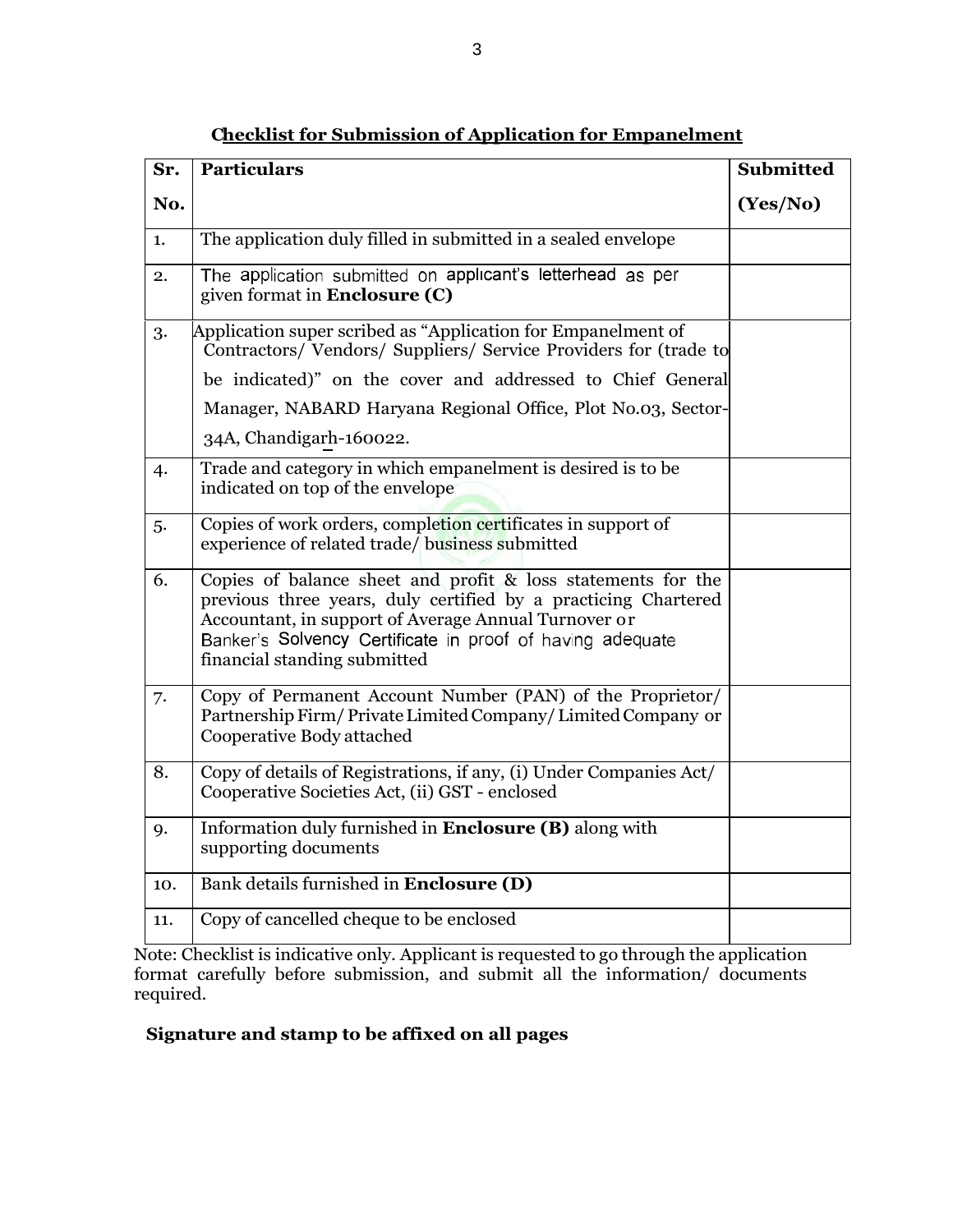## **National Bankfor Agriculture &RuralDevelopment (NABARD), Haryana Regional Office, Plot No.03, Sector-34A, Chandigarh-160022. General Conditions of Empanelment**

National Bank for Agriculture & Rural Development (NABARD), Haryana Regional Office, Chandigarh intends to prepare a panel of reputed contractors / vendors / suppliers / service providers having specialization in the trades mentioned in **Enclosure (A)** for undertaking various related works in Office building and staff quarters.The office building is located atNABARD Haryana Regional Office, Plot No.03, Sector-34A, Chandigarh-160022 and Staff Quarters are located at MHC, Manimajra, Chandigarh.

The empanelment will remain in force for two years i.e. **01.04.2022 to 31.03.2024** subject to annual review every year. If the services provided by the vendor service provider are found to be unsatisfactory or at any time it is found that the information provided for empanelment or for any quotation is false, Bank reserves the right to remove such vendor / service provider from the empaneledlist.

#### **The vendor must have own adequate technical set up in Chandigarh so that the complaints / works may be attended to well in time.**

The vendor must have sufficient number of experienced personnel, technicalknowhow, equipment's, instruments and other resources to complete the awarded work well in time and as per the specifications given by theBank.

The vendor must have an experience of having successfully completed similar works/ services in the last three years (as on 31.03.2021) At least one work should have been done in Autonomous body/ Bank/ financial Institution or any other reputed institution.

The vendormay submit performance certificates from persons/entities/institutions for whom they have worked in the past.

The Bank reserves the right to inspect the facilities of the vendor to verify the genuineness and to ensure conformity with the details given in the bid.

The Bank reserves the right to reject any or all the applications without assigning any reason whatsoever thereof and will not entertain any correspondence.

Disputes or differences whatsoever arising out of or relating to the construction, meaning, scope, operation or effect of this bid or in the discharge of any obligation arising under this bid whether during the course of execution of the order or after completion and whether before or after termination, abandonment or breach of the Agreement shall be resolved amicably between the NABARD's representative and the Bidder's representative.

In case of failure to resolve the disputes and differences amicably within 30 days of the receipt of notice by the other party, then the same shall be settled by arbitration in accordance with the Arbitration and Conciliation Act, 1996 and the award made in pursuance thereof shall be final, conclusive and binding on the parties. The venue of the arbitration shall be atChandigarh.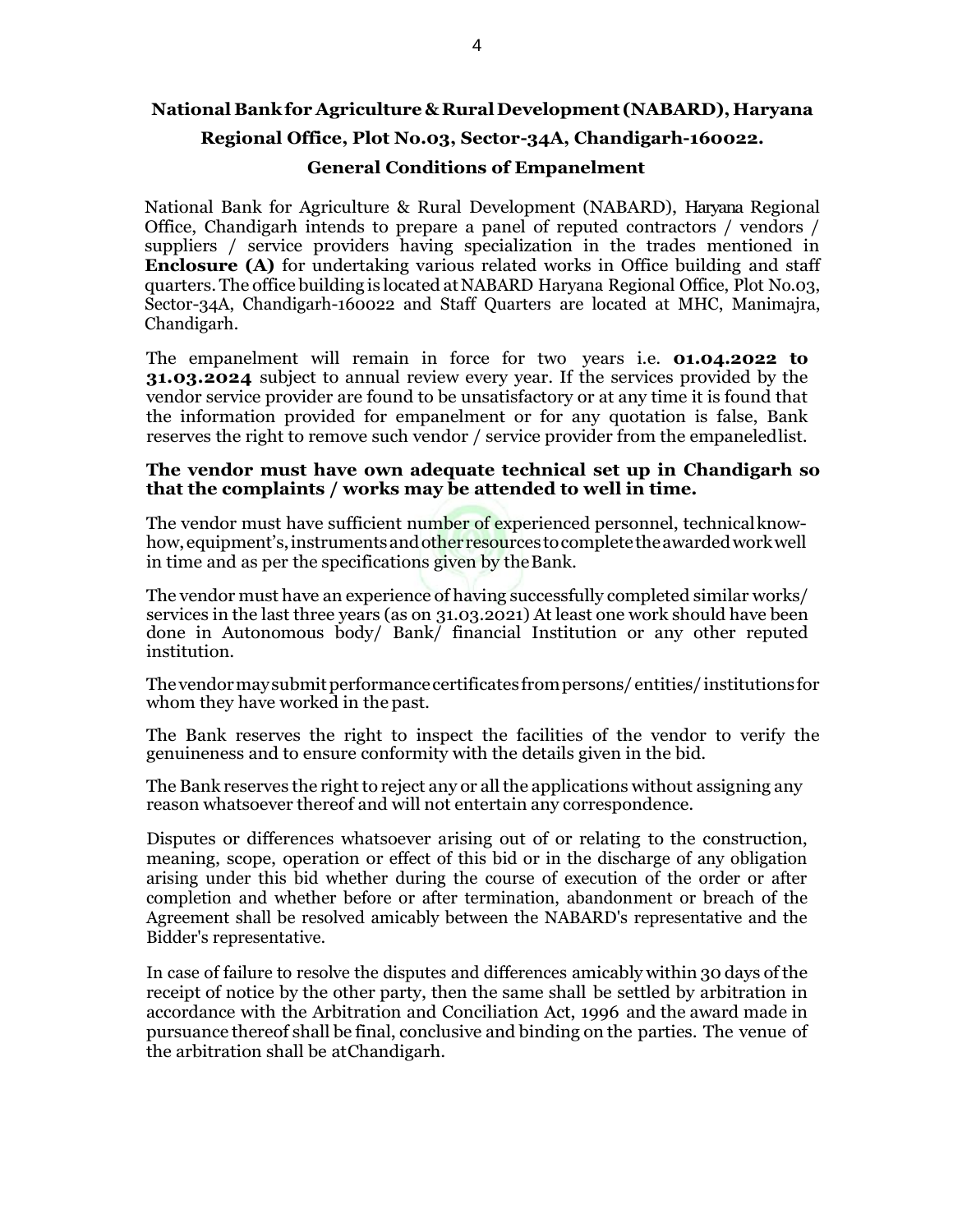Vendors, Suppliers, Contractors and Service Providers, etc. desirous of being empaneled in the Bank's approved empaneled list and those who are fulfilling the eligibility criteria as mentioned above may apply on or before the due date.Vendor will be responsible to ensure that the application reaches the Bank on or before the due date and in time. Applications received after due date and time and which are incompleteinanyrespect, are liable to be rejected without anynotice.

Application form can be downloaded from the website https:/[/www.nabard.org](http://www.nabard.org/) or CPPP **[https://eprocure.gov.in.](https://eprocure.gov.in/)** The application duly filled in shall be submitted in a sealed envelope super-subscribed as Chief General Manager, Haryana Regional Office, Plot No.03, Sector-34A, Chandigarh-160022 on or before 3.00 PM, 29.03.2022.

#### **The vendors who are already empaneled by the Bank and whose empanelment is up to 31.01.2022 are also required to apply afresh if they want to continue on the panel.**

All payments will be made by the Bank by adopting electronic clearing system and electronic fund transfer. For this purpose, please furnish the information in **Enclosure (D).**

#### **Other Conditions:**

Intending applicants are required to furnish details about their Organization, technical experience, competence and evidence of their financial standing as per **Enclosure(B)** in order to be considered for empanelment.

While deciding upon the selection of Contractors, emphasis will be given on the ability and the competence to do good quality work in accordance with the specifications and within the time schedule.

Information furnished in the proforma will be kept confidential.

The entire application form and each part of the proforma shall be signed by a person on behalf of the Organization, who is duly authorized to do so.

If the space in the proforma is insufficient for furnishing full details, such information may be supplemented on a separate sheet of paper duly signed stating therein the proforma's part number and serial number of item. Satisfactory completion certificates for works done for different organizations should preferably be furnished along with the application.

Clarification, if any, may be obtained from Assistant General Manager/ Manager, NABARD, Regional Office, Chandigarh, Phone Nos:01725116833, 01725116839 on any working day **between 10.00 AM and 03.00PM or may send an email on [dpsp.haryana@nabard.org](mailto:dpsp.haryana@nabard.org) till 3.00 PM on 25.03.2022** 

#### **Enclosures:**

**Enclosure (A) - Trade wise list ofitems along with description** 

**Enclosure (B) - Basic Information(General & Financial details)**

**Enclosure (C) -Covering letter to be submitted on applicant's letter-head**

**Enclosure (D) - Details of Bank account of the applicant**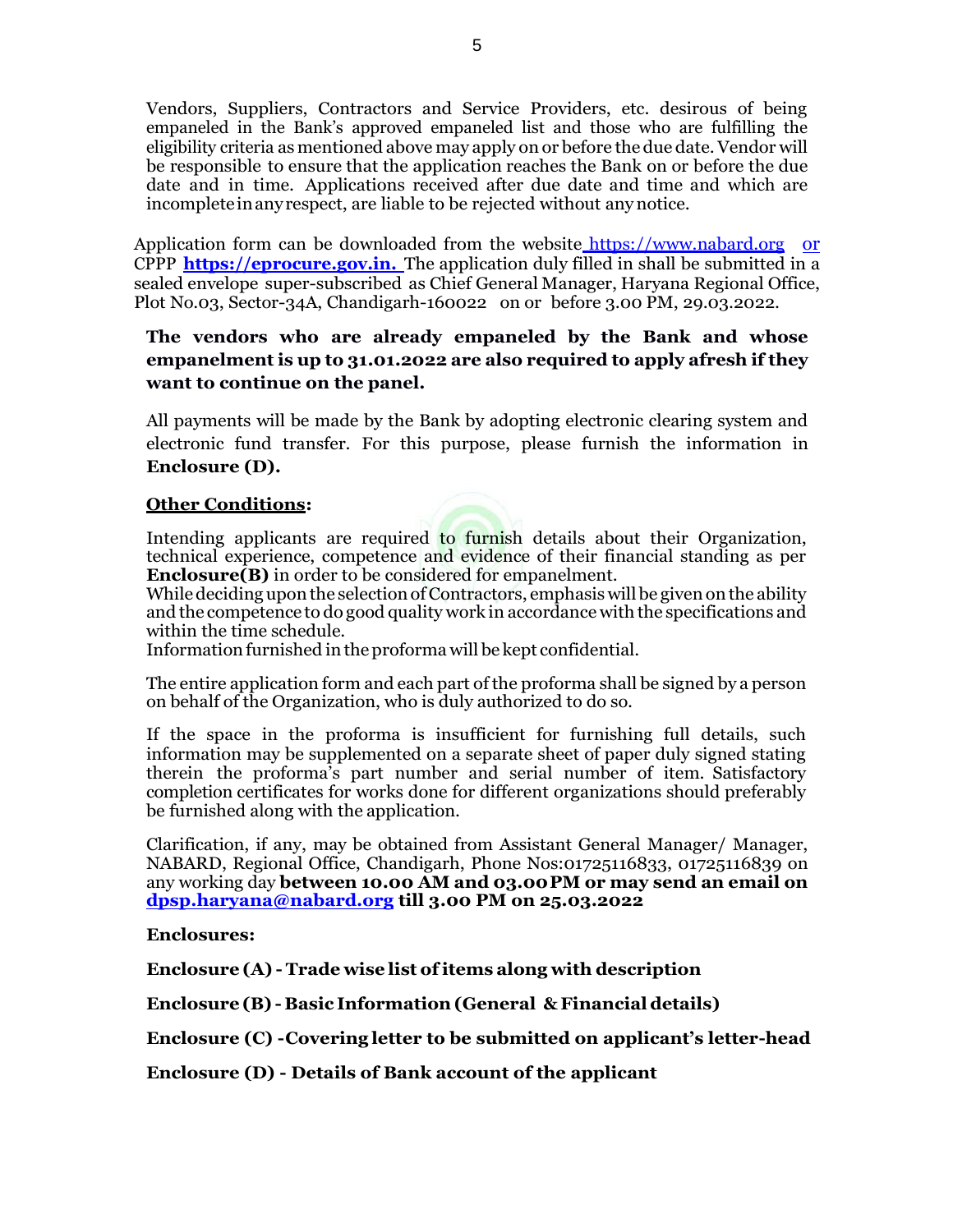## **Enclosure (A)**

## **List of Trades for empanelment of agencies for Supply, Maintenance and RepairWorks at NABARD Office Premises and Staff Quarters**

| Sr.            | of Works<br><b>Trade/Nature</b>                                                       | <b>Description</b>                                                                                                                                                                                                                                                                                                                                |
|----------------|---------------------------------------------------------------------------------------|---------------------------------------------------------------------------------------------------------------------------------------------------------------------------------------------------------------------------------------------------------------------------------------------------------------------------------------------------|
| No.            |                                                                                       |                                                                                                                                                                                                                                                                                                                                                   |
| $\mathbf{1}$   | IT Hardware, Software & Services                                                      | Conventional Desktop PCs, All-in-one PCs, laptops, printers,<br>multifunction printers, 3-in-1 printers, scanners, ADF<br>scanners, fax machines, LCD projectors, Keyboards,<br>Monitors and other IT peripheral devices, network switches<br>and associated works, servers, routers, firewall, network<br>integration, data backup services etc. |
| $\overline{2}$ | E-waste Dismantler/recycler                                                           | Approved by central Pollution Control Board to operate in<br>Chandigarh & Haryana                                                                                                                                                                                                                                                                 |
| 3.             | Housekeeping and Cleaning                                                             | Office premises in Sector 34A, Chandigarh and Staff<br>Quarters in Mani Majra, Chandigarh                                                                                                                                                                                                                                                         |
| 4.             | Conditionier                                                                          | VRF Systems & Window & Split Air Office premises in Sector 34A, Chandigarh & Staff Quarters<br>in Mani Majra, Chandigarh                                                                                                                                                                                                                          |
| 5.             | Firefighting System & Fire Alarm<br>System                                            | Office premises in Sector 34A, Chandigarh                                                                                                                                                                                                                                                                                                         |
| 6.             | CCTV, Access Control system<br>and Metal Door Detector                                | Office premises in Sector 34A, Chandigarh                                                                                                                                                                                                                                                                                                         |
| 7.             | Video wall system and audio<br>systems for conference & Public<br>announcement system | Office premises in Sector 34A, Chandigarh                                                                                                                                                                                                                                                                                                         |
| 8.             | <b>EPABX</b> System                                                                   | Office premises in Sector 34A, Chandigarh and Staff<br>Quarters in Mani Majra, Chandigarh                                                                                                                                                                                                                                                         |
| 9.             | Solar Water Heating System &<br><b>Solar Power Plant</b>                              | Office premises in Sector 34A, Chandigarh                                                                                                                                                                                                                                                                                                         |
| 10.            | Aqua guard Water Purifier<br>Service                                                  | Office premises in Sector 34A, Chandigarh and Staff<br>Quarters in Mani Majra, Chandigarh                                                                                                                                                                                                                                                         |
| 11.            | <b>Taxi Hiring Services</b>                                                           | Only Registered Taxi Operator should apply under the<br>category                                                                                                                                                                                                                                                                                  |
| 12.            | <b>UPS</b>                                                                            | Supply and Maintenance of UPS/Batteries                                                                                                                                                                                                                                                                                                           |
| 13             | Crockery & Cutlery Items                                                              | Supply of Crockery and Cutlery for Office and Staff<br>Quarters (VOF)                                                                                                                                                                                                                                                                             |
| 14             | <b>Courier Services</b>                                                               | Office premises in Sector 34A, Chandigarh                                                                                                                                                                                                                                                                                                         |

**Note: The above list is only illustrative. The trades may include all the** 

**Necessary items, whichare required by the Bank from time to time.**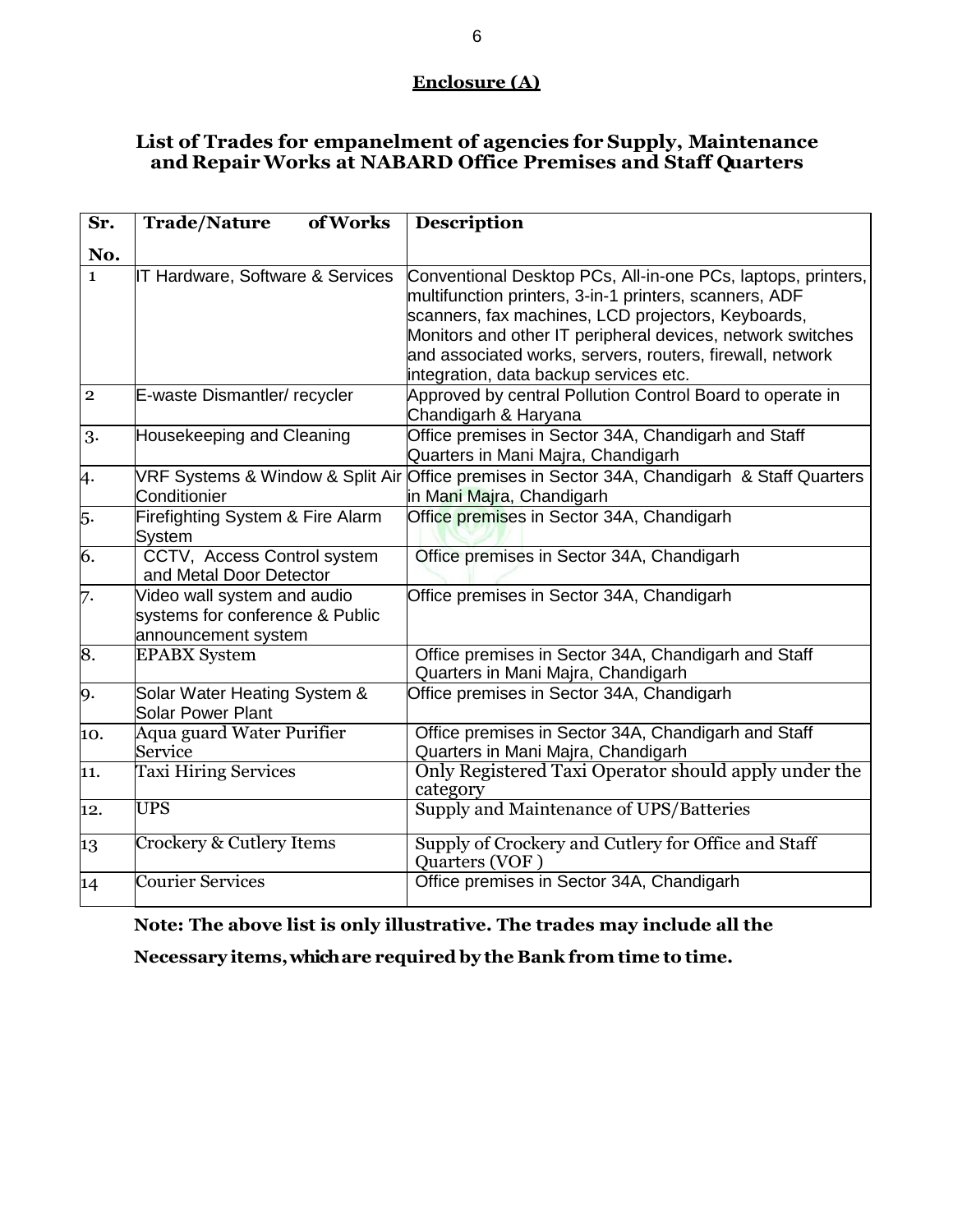## **Empanelment Criterion of works / supply of goods & services**

The bidder have to submit documentary evidence of the following:-

a) The bidder should have experience of similar works during the last 3 years ending March, 2022.

b) The annual turnover of the bidder during each of the last 3 years should be at least 30% of the upper ceiling of applied category.

c) The firm should have done at least:

 i) three similar works/supply order valuing not less than 40% of the upper ceiling of applied category during last 03 years ; or

ii) two similar works/supply order valuing not less than 50% of the upper ceiling of applied category during last 03 years; or

iii) one similar work/supply order valuing not less than 80% of the upper ceiling of applied category during last 03 years.

d) Audited Balance Sheet/ Profit & Loss Account of the bidder for the last 3 years.

## **Application is to be be submitted by vendors as per above list with documentary proof for work done in following Categories: -**

| Sr. No                                                   | Name of<br><b>Trade</b><br>(Out of<br>above list 12) | Category A           | <b>Category B</b>                             | Category C                     |
|----------------------------------------------------------|------------------------------------------------------|----------------------|-----------------------------------------------|--------------------------------|
|                                                          |                                                      | Upto Rs.5.00<br>lakh | Rs. <sub>5</sub> .00 lakh to<br>Rs.10.00 lakh | Rs.10.00 lakh to<br>Rs.25 lakh |
| 1.                                                       |                                                      | Rs.2 lakh            | Rs.4 lakh                                     | Rs.10 lakh                     |
| i)<br>Three<br>similar<br>works<br>valuing<br>not        |                                                      | 1. Name of<br>work   | 1.                                            | 1.                             |
| than<br>less<br>40% of upper<br>ceiling<br>of<br>applied |                                                      | 2.                   | 2.                                            | 2.                             |
| category                                                 |                                                      | 3.                   | 3.                                            | 3.                             |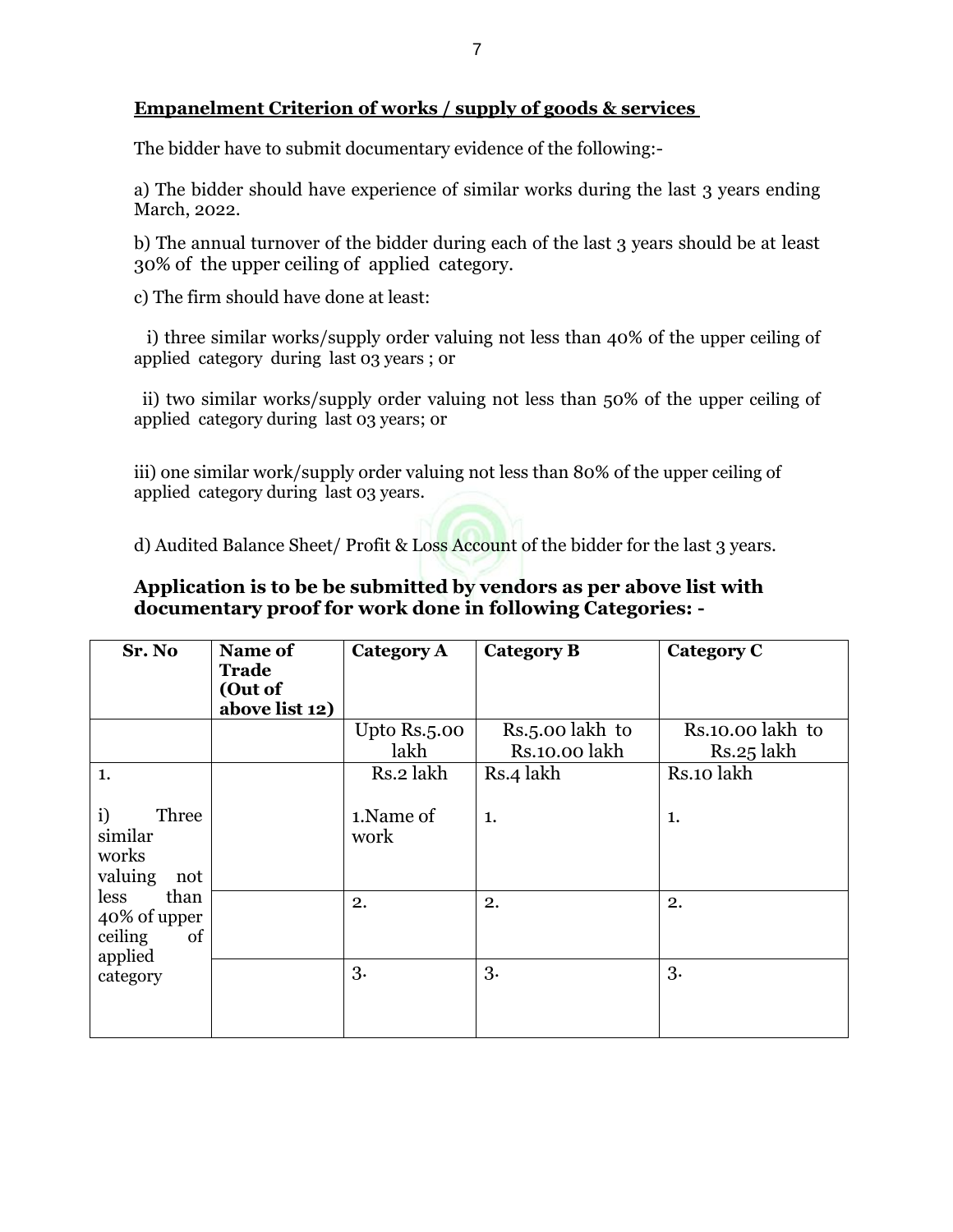| ii) Two                                 | Rs.2.5 lakh | Rs.5 lakh | Rs.12.5 lakh |
|-----------------------------------------|-------------|-----------|--------------|
| similar<br>works                        |             |           | 1.           |
| valuing not                             | 1.          | 1.        |              |
| less than<br>50% of the                 |             |           |              |
| estimated                               |             |           |              |
| cost; or                                |             |           |              |
|                                         | 2.          | 2.        | 2.           |
|                                         |             |           |              |
|                                         |             |           |              |
| $\overline{iii}$<br>One<br>similar work | Rs.4 lakh   | Rs.8 lakh | Rs.20 lakh   |
| valuing not                             | 1.          | 1.        | 1.           |
| than<br>less                            |             |           |              |
| 80% of the<br>estimated                 |             |           |              |
| cost.                                   |             |           |              |
|                                         |             |           |              |
| $\ddot{\phantom{0}}$                    |             |           |              |
|                                         |             |           |              |
|                                         |             |           |              |

Category breakup is as follows: A – Work up to 5 Lakh B – Work up to 10 Lakh C – Work up to 25 Lakh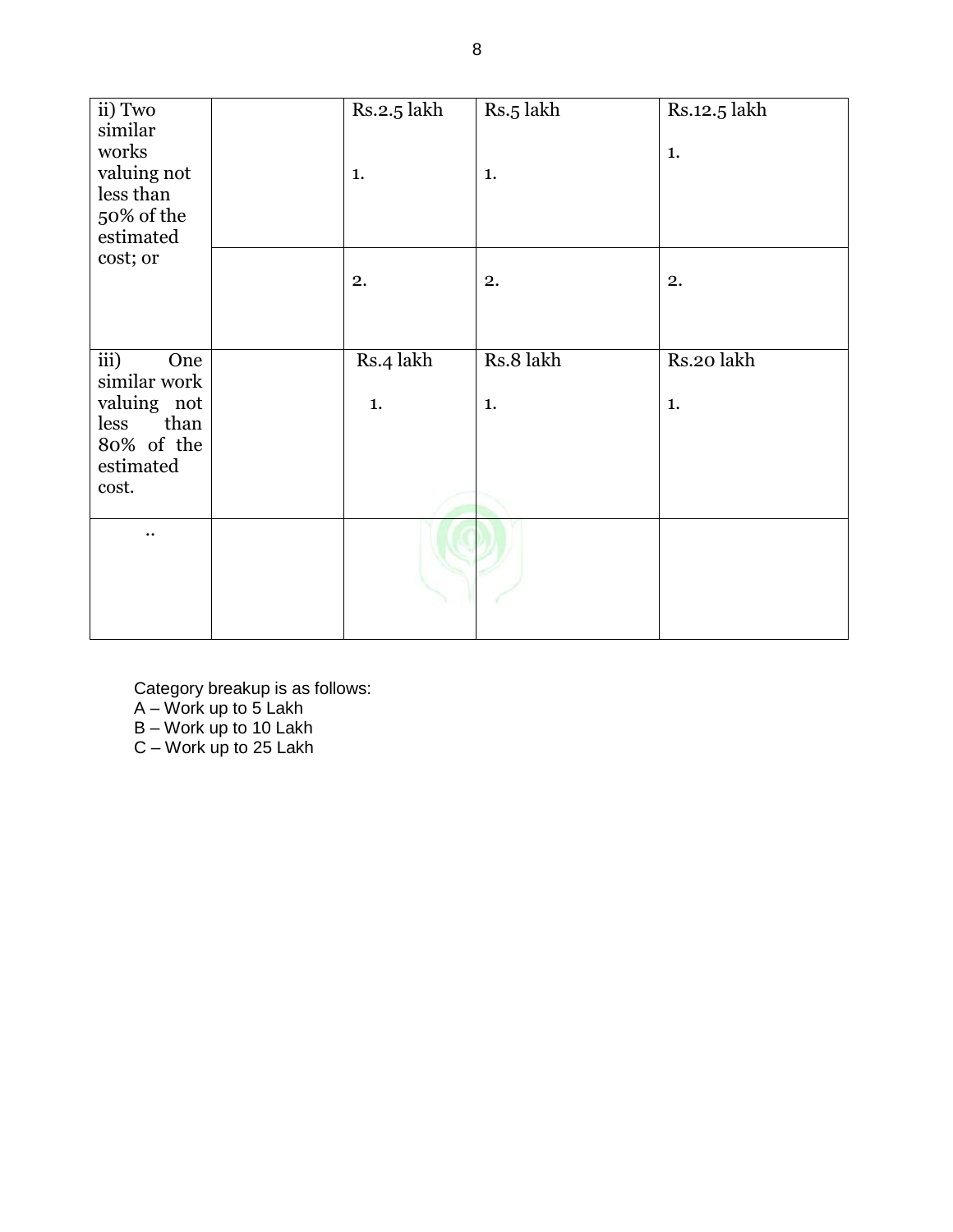## **Enclosure (B)**

## **Basic Information**

| A. General Information |                                                                                                                                                                                                          |       |  |
|------------------------|----------------------------------------------------------------------------------------------------------------------------------------------------------------------------------------------------------|-------|--|
| 1.                     | Name of the applicant organization/<br>vendor/supplier/service providers                                                                                                                                 |       |  |
| 2.                     | Address for communication and contact<br>details                                                                                                                                                         |       |  |
| 3.                     | Telephone number (landline)                                                                                                                                                                              |       |  |
| 4.                     | Telephone number (mobile)                                                                                                                                                                                |       |  |
| 5.                     | E-Mail Address                                                                                                                                                                                           |       |  |
| 6.                     | Type of the organization (whether sole<br>proprietorship, partnership, private limited<br>or limited company or cooperative society,<br>etc.)                                                            |       |  |
| 7.                     | Name of the proprietor/partners or<br>directors in the organization                                                                                                                                      | 1.    |  |
|                        |                                                                                                                                                                                                          | 2.    |  |
|                        |                                                                                                                                                                                                          | 3.    |  |
|                        |                                                                                                                                                                                                          | 4.    |  |
|                        |                                                                                                                                                                                                          | 5.    |  |
| 8.                     | Details of Registration (whetherpartnership<br>firm, company, society, etc.) Registering<br>Authority, Date, Registration No., etc.,<br>mentioning the business/activity of the firm                     |       |  |
|                        | (A copy to be enclosed)                                                                                                                                                                                  |       |  |
| 9.                     | Whether empaneled with Government/Semi<br>Government/ Municipal Authorities or any<br>other organization and if so, give the details<br>of the same and nature of contract.                              |       |  |
| 10.                    | Number of years of experience in the field/<br>trade applied for (give separate for each<br>trade). A list of important assignments may<br>be indicated for the same along with<br>supporting documents. | Years |  |
| 11                     | Have you in the past carried out any works<br>for NABARD? If yes, give details.                                                                                                                          |       |  |
| 12.                    | Address of Vendor's Office through which the<br>proposed work will be handled. The name,<br>designation and contact details of the officer in<br>charge.                                                 |       |  |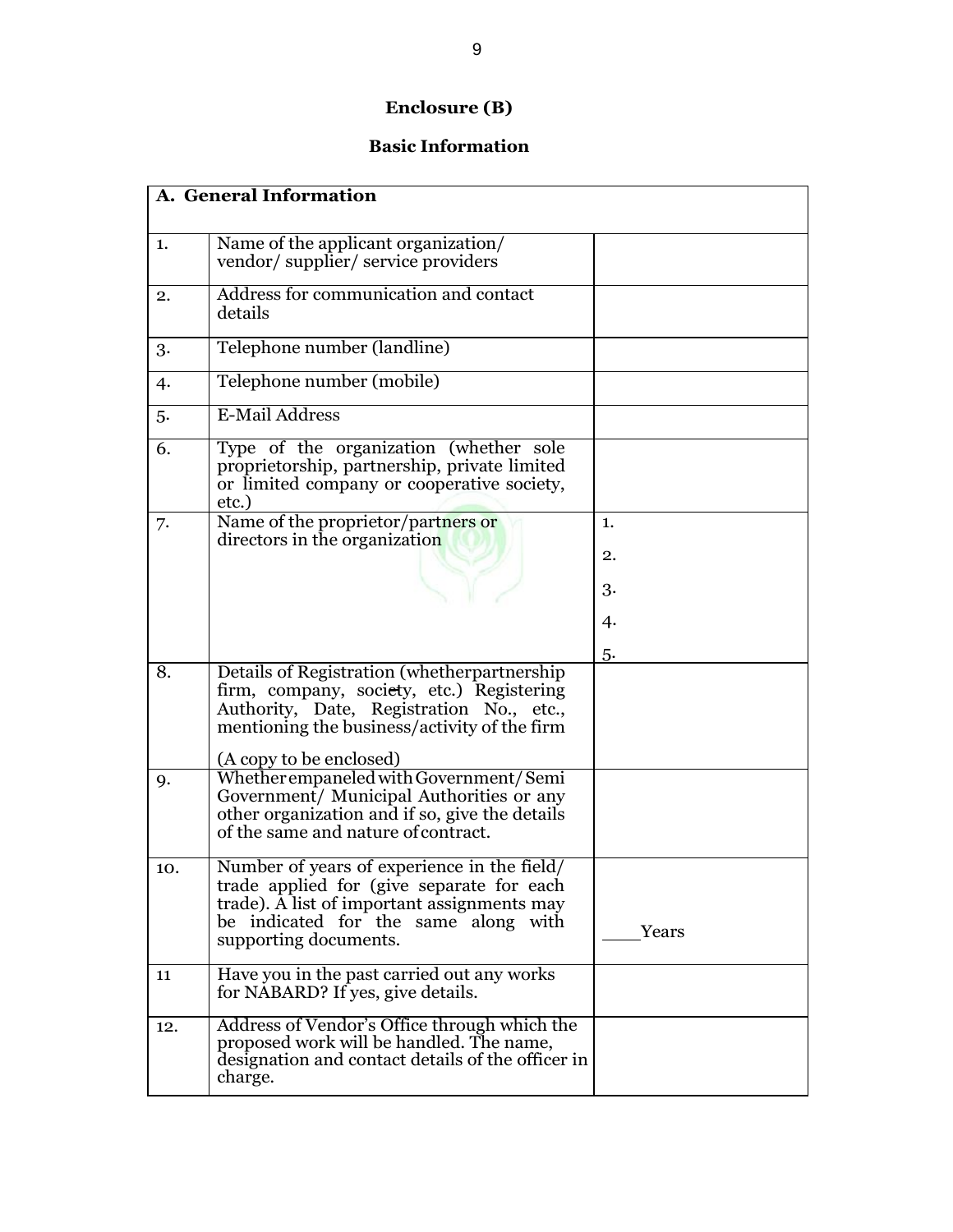| <b>B. Financial Information</b> |                                                                                                                                                                                                                                                                    |                                                      |  |  |
|---------------------------------|--------------------------------------------------------------------------------------------------------------------------------------------------------------------------------------------------------------------------------------------------------------------|------------------------------------------------------|--|--|
| 13.                             | Permanent Account Number (PAN) of the<br>proprietor/ partnership firm/ private<br>limited company/ limited company/<br>cooperative society (Copy of PAN to be<br>attached)                                                                                         |                                                      |  |  |
| 14.                             | GST No. (enclose copies of relevant<br>documents)                                                                                                                                                                                                                  |                                                      |  |  |
| 15.                             | Balance sheet and profit & loss statement for<br>the previous three years, duly certified by a<br>practicing Chartered Accountant in support<br>of Average Annual Turnover or Bankers's<br>Solvency Certificate in proof of having<br>adequate financial standing. |                                                      |  |  |
| 16.                             | Annual turnover during the last three years                                                                                                                                                                                                                        | $2018-19$ (in ₹)<br>2019-20 (in ₹)<br>2020-21 (in ₹) |  |  |
| 17.                             | Indicate if involved in any litigation at<br>present in similar type of contracts                                                                                                                                                                                  |                                                      |  |  |
| 18.                             | Any civil suit arisen in the contracts of works<br>executed, if any, please given brief details                                                                                                                                                                    |                                                      |  |  |
| 19.                             | Number of supplementary sheets attached to<br><b>Enclosure (B)</b>                                                                                                                                                                                                 |                                                      |  |  |

**Place:**

# **Date: Signature of the Applicant**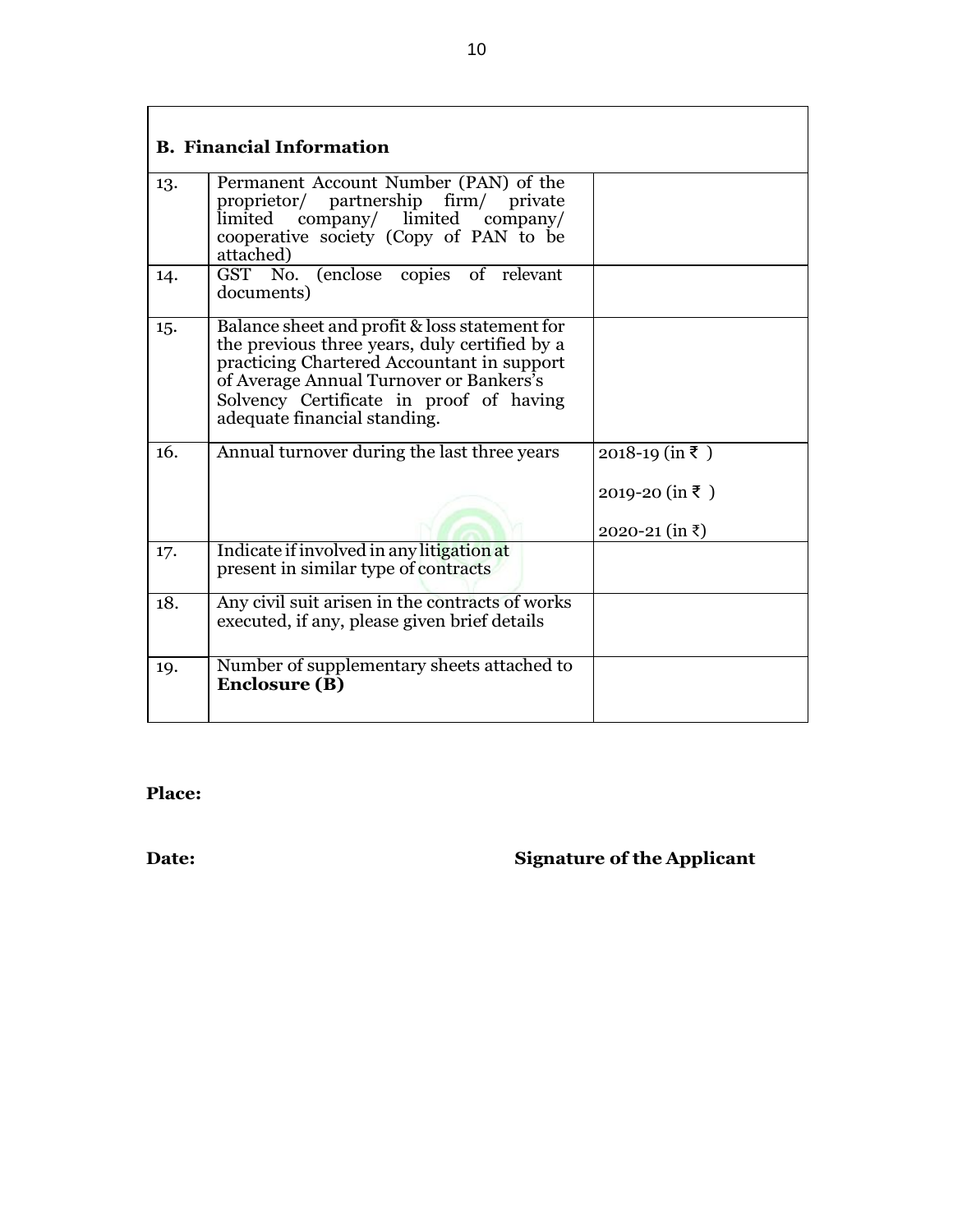#### **Enclosure (C)**

#### (To be submitted on Contractor's own Letterhead)

No. ..............................

Date: ...........................

#### **Chief General Manager**

NABARD Haryana Regional Office,

Plot No.03, Sector-34A,

Chandigarh-160022

Dear Sir,

Empanelment of Contractors for NABARD Regional Office, Chandigarh -<br>" (write name of the trade(s) & Code number under which the Applicant wants to be empaneled)

1. With reference to your advertisement in the Newspaper on ------------ for the Empanelment of Contractors, I am / We are pleased to offer myself / ourselves to be empaneled under

" (write name of the trade(s) under which the applicant wants to be empaneled) trade, Category \_\_\_\_\_\_\_, in your organization.

- 2. ............................. the name of Govt./ Semi Govt./ Govt. Undertakings with which the Applicant is registered) under class/category \_. All the other desired information, documents and certificates as required by you, are enclosed herewith in the prescribed proforma for your perusal.
- 3. I/We have read and understood the Empanelment Notice and Instructions appearing in the application format and I/We understand that if any false information is detected at a later stage, any future contract made between me/ ourselves and NABARD, on the basis of the information given by me/us, will be treated as invalid by NABARD.
- 4. I/We agree that the decision of NABARD, Haryana Regional Office, Chandigarh in selection of the Contractors will be final and binding on me/us.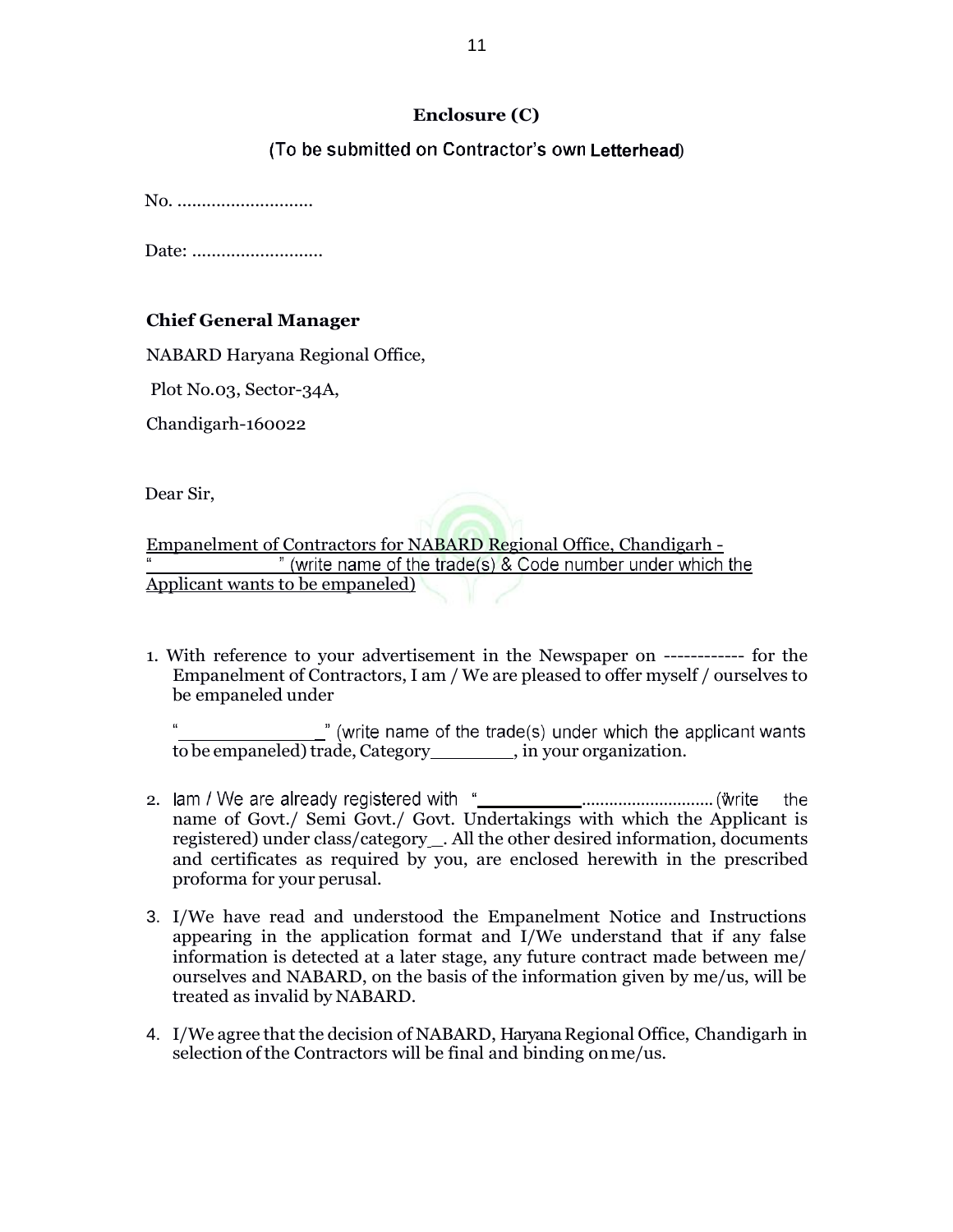- 5. All the information furnished in this application as also under **Enclosures (A), (B) & (D)** is correct to the best of my/ourknowledge.
- 6. I/We also agree that I/We have no objection if enquiries are made about the works listedbyme/us intheaccompanyingsheetsoranyother inquiryonthe information furnished herewith in the accompanying sheets.
- 7. I / We, therefore, request you to kindly do the needful to empanel me/ us under applicant wants to be empaneled) trade/s / category.

Thanking you

Yours faithfully

**(Signatureof Authorizedpersonon**

**behalf of the Firm / Agency /**

**Contractor)**